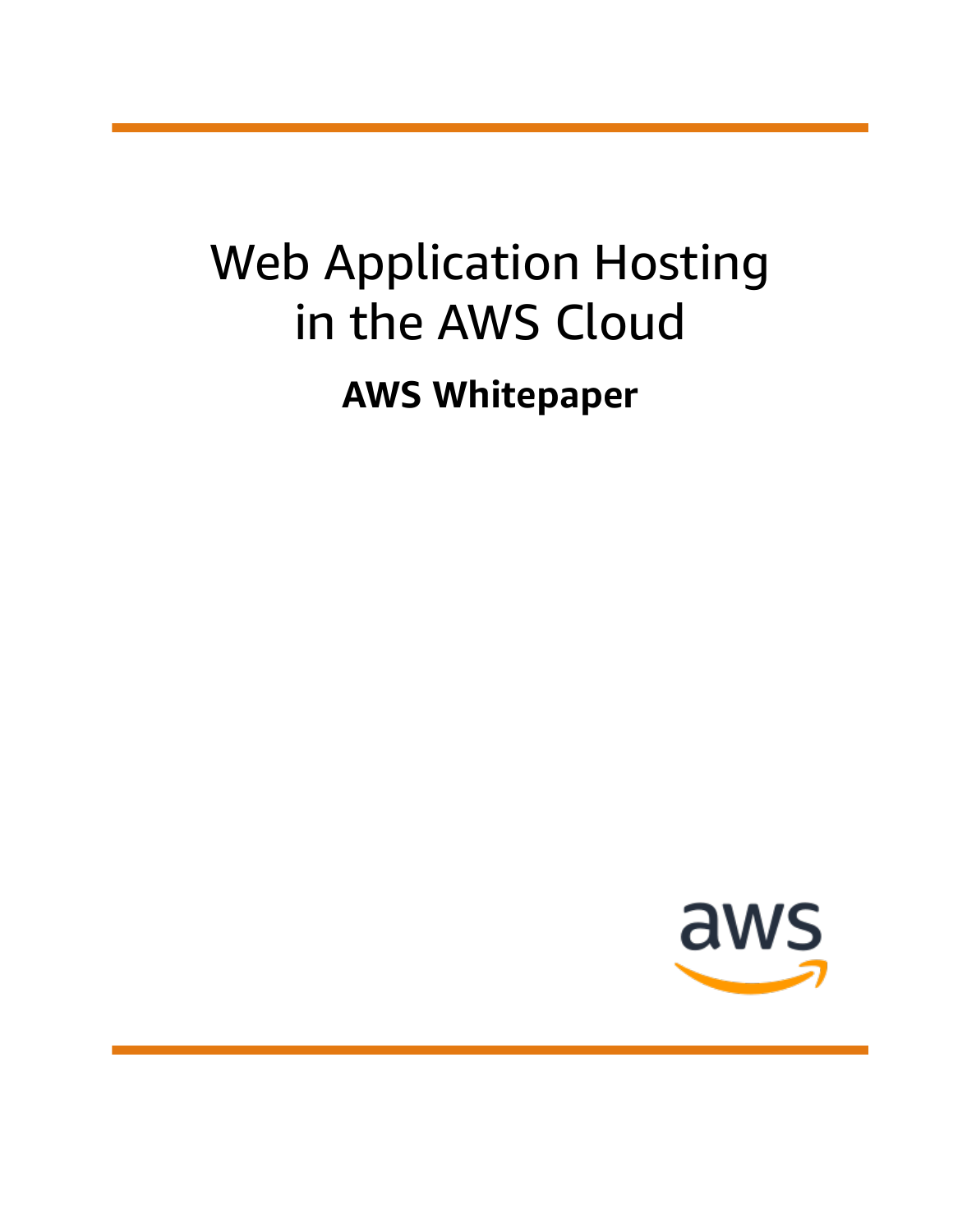#### **Web Application Hosting in the AWS Cloud: AWS Whitepaper**

Copyright © Amazon Web Services, Inc. and/or its affiliates. All rights reserved.

Amazon's trademarks and trade dress may not be used in connection with any product or service that is not Amazon's, in any manner that is likely to cause confusion among customers, or in any manner that disparages or discredits Amazon. All other trademarks not owned by Amazon are the property of their respective owners, who may or may not be affiliated with, connected to, or sponsored by Amazon.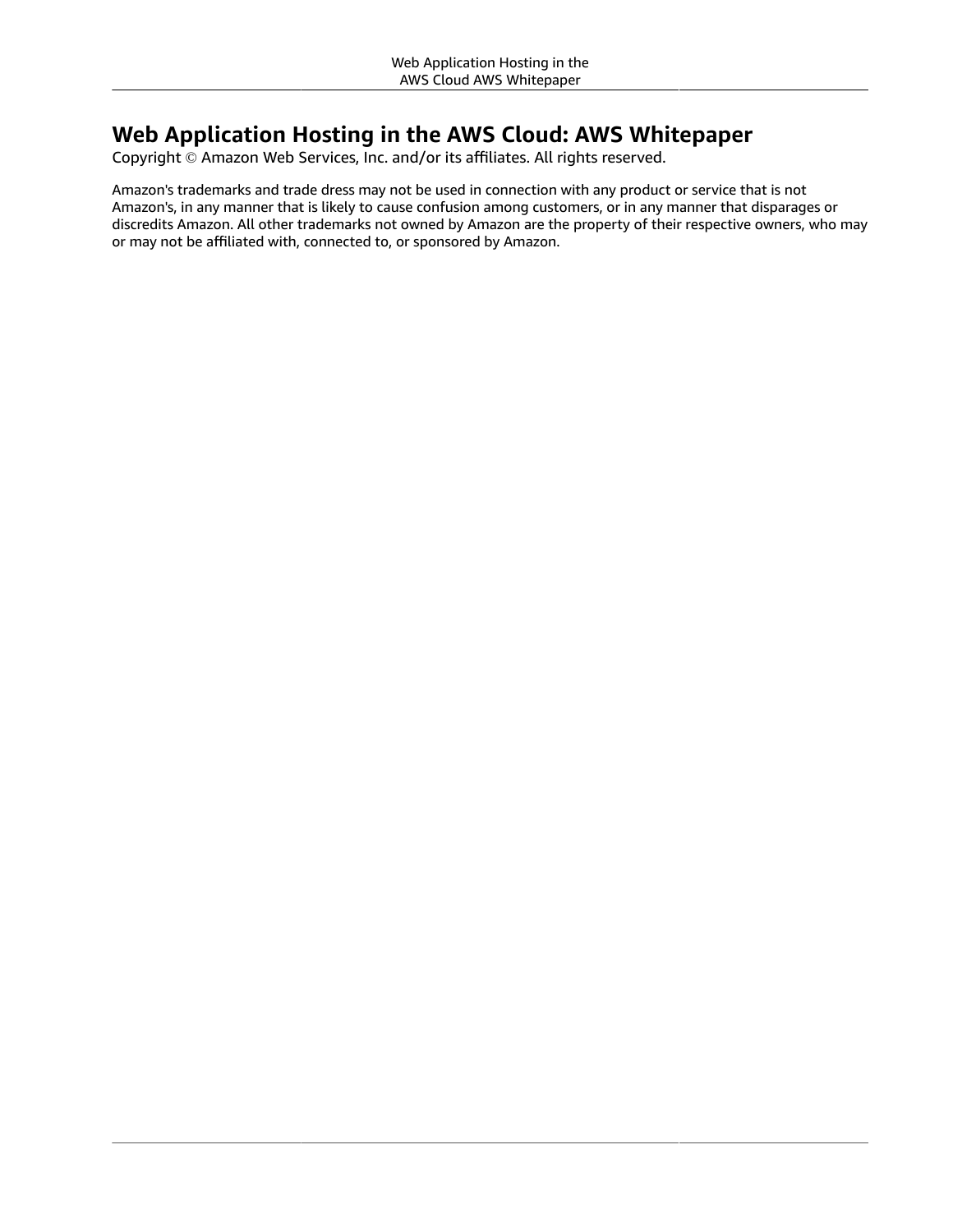## **Table of Contents**

| An on-demand solution for test, load, beta, and reproduction environments  4 |  |
|------------------------------------------------------------------------------|--|
|                                                                              |  |
|                                                                              |  |
|                                                                              |  |
|                                                                              |  |
|                                                                              |  |
|                                                                              |  |
|                                                                              |  |
|                                                                              |  |
|                                                                              |  |
|                                                                              |  |
|                                                                              |  |
|                                                                              |  |
|                                                                              |  |
|                                                                              |  |
|                                                                              |  |
|                                                                              |  |
|                                                                              |  |
|                                                                              |  |
|                                                                              |  |
|                                                                              |  |
|                                                                              |  |
|                                                                              |  |
|                                                                              |  |
|                                                                              |  |
|                                                                              |  |
|                                                                              |  |
|                                                                              |  |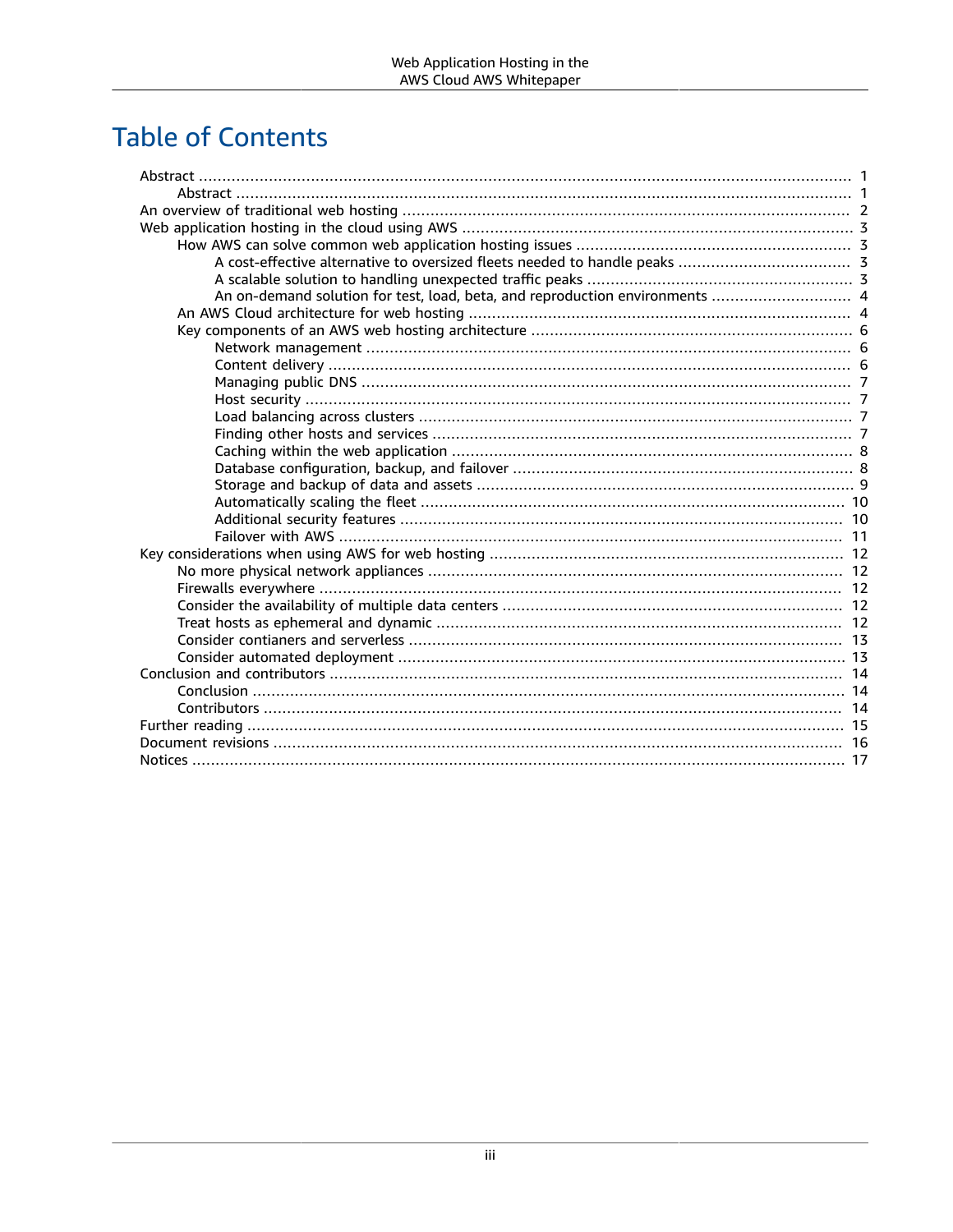# <span id="page-3-0"></span>Web Application Hosting in the AWS Cloud

Publication date: **August 20, 2021** (*[Document revisions](#page-18-0)* [\(p. 16\)\)](#page-18-0)

## <span id="page-3-1"></span>Abstract

Traditional on-premises web architectures require complex solutions and accurate reserved capacity forecast in order to ensure reliability. Dense peak traffic periods and wild swings in traffic patterns result in low utilization rates of expensive hardware. This yields high operating costs to maintain idle hardware, and an inefficient use of capital for underused hardware.

Amazon Web Services (AWS) provides a reliable, scalable, secure, and highly performing infrastructure for the most demanding web applications. This infrastructure matches IT costs with customer traffic patterns in near-real time.

This whitepaper is meant for IT Managers and System Architects who want to understand how to run traditional web architectures in the cloud to achieve elasticity, scalability, and reliability.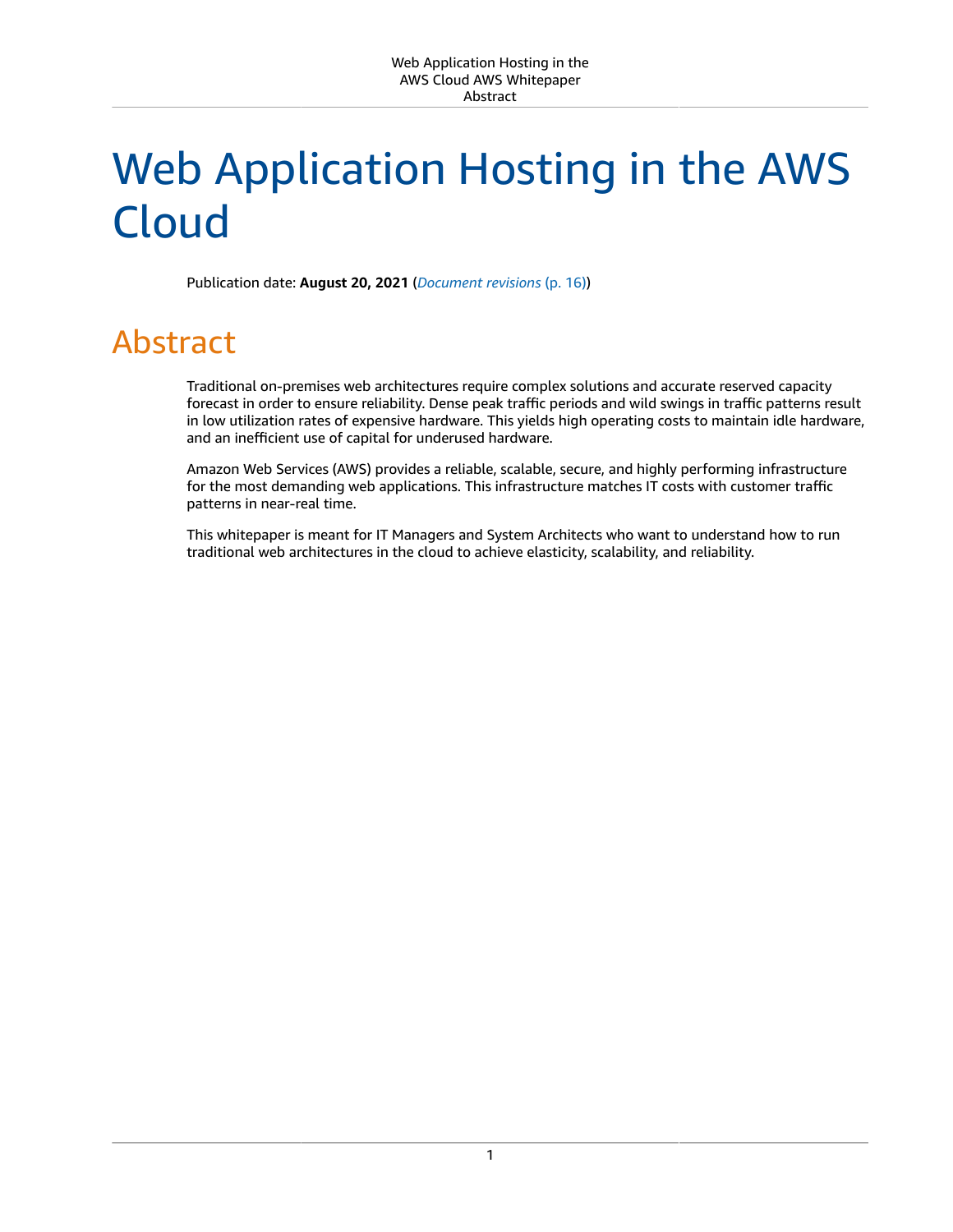# <span id="page-4-0"></span>An overview of traditional web hosting

Scalable web hosting is a well-known problem space. The following image depicts a traditional web hosting architecture that implements a common three-tier web application model. In this model, the architecture is separated into presentation, application, and persistence layers. Scalability is provided by adding hosts at these layers. The architecture also has built-in performance, failover, and availability features. The traditional web hosting architecture is easily ported to the AWS Cloud with only a few modifications.



#### www.example.com

*A traditional web hosting architecture*

requests

web tier

Data Tier

objects

The following sections look at why and how such an architecture should be and could be deployed in the AWS Cloud.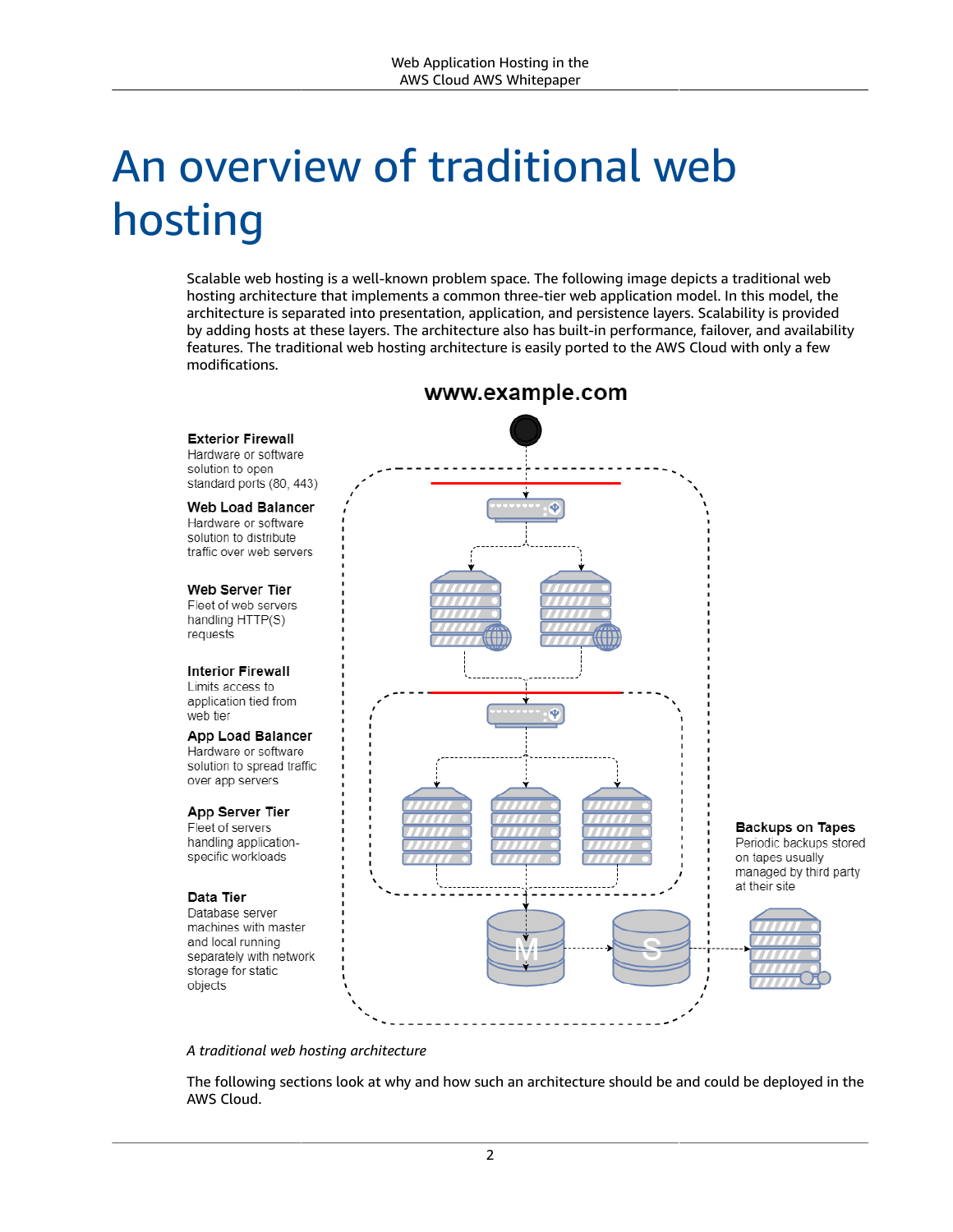# <span id="page-5-0"></span>Web application hosting in the cloud using AWS

The first question you should ask concerns the value of moving a classic web application hosting solution into the AWS Cloud. If you decide that the cloud is right for you, you'll need a suitable architecture. This section helps you evaluate an AWS Cloud solution. It compares deploying your web application in the cloud to an on-premises deployment, presents an AWS Cloud architecture for hosting your application, and discusses the key components of the AWS Cloud Architecture solution.

# <span id="page-5-1"></span>How AWS can solve common web application hosting issues

If you're responsible for running a web application, you could face a variety of infrastructure and architectural issues for which AWS can provide seamless and cost-effective solutions. The following are some of the benefits of using AWS over a traditional hosting model.

### <span id="page-5-2"></span>A cost-effective alternative to oversized fleets needed to handle peaks

In the traditional hosting model, you have to provision servers to handle peak capacity. Unused cycles are wasted outside of peak periods. Web applications hosted by AWS can leverage on-demand provisioning of additional servers, so you can constantly adjust capacity and costs to actual traffic patterns.

For example, the following graph shows a web application with a usage peak from 9AM to 3PM and less usage for the remainder of the day. An automatic scaling approach based on actual traffic trends, which provisions resources only when needed, would result in less wasted capacity and a greater than 50 percent reduction in cost.



*An example of wasted capacity in a classic hosting model*

### <span id="page-5-3"></span>A scalable solution to handling unexpected traffic peaks

A more dire consequence of the slow provisioning associated with a traditional hosting model is the inability to respond in time to unexpected traffic spikes. There are a number of stories about web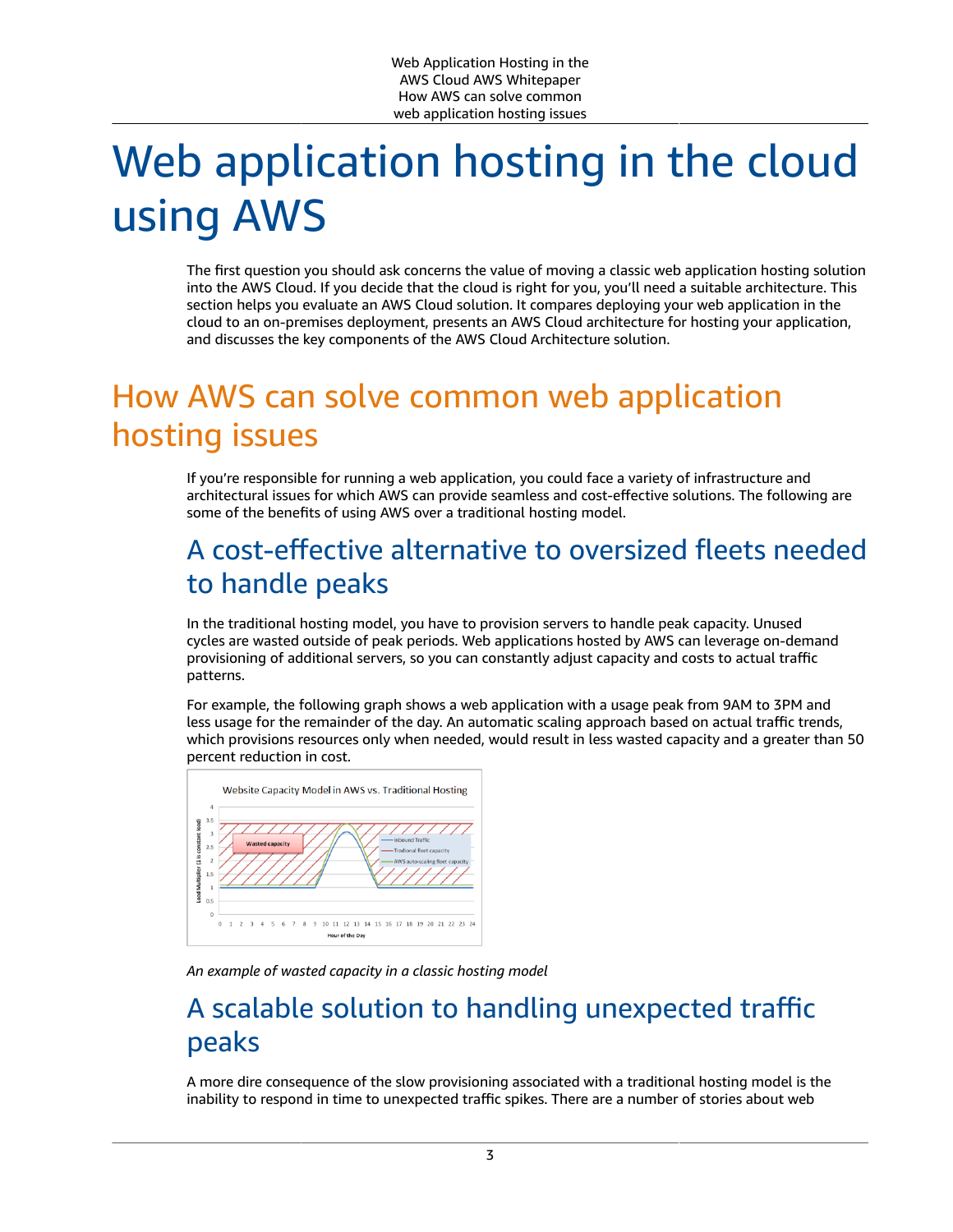Web Application Hosting in the AWS Cloud AWS Whitepaper An on-demand solution for test, load, beta, and reproduction environments

applications becoming unavailable because of an unexpected spike in traffic after the site is mentioned in popular media. In the AWS Cloud, the same on-demand capability that helps web applications scale to match regular traffic spikes can also handle an unexpected load. New hosts can be launched and are readily available in a matter of minutes, and they can be taken offline just as quickly when traffic returns to normal.

### <span id="page-6-0"></span>An on-demand solution for test, load, beta, and reproduction environments

The hardware costs of building and maintaining a traditional hosting environment for a production web application don't stop with the production fleet. Often, you need to create preproduction, beta, and testing fleets to ensure the quality of the web application at each stage of the development lifecycle. While you can make various optimizations to ensure the highest possible use of this testing hardware, these parallel fleets are not always used optimally, and a lot of expensive hardware sits unused for long periods of time.

In the AWS Cloud, you can provision testing fleets as and when you need them. This not only eliminates the need for pre-provisioning resources days or months prior to the actual usage, but gives you the flexibility to tear down the infrastructure components when you do not need them. Additionally, you can simulate user traffic on the AWS Cloud during load testing. You can also use these parallel fleets as a staging environment for a new production release. This enables quick switchover from current production to a new application version with little or no service outages.

# <span id="page-6-1"></span>An AWS Cloud architecture for web hosting

The following figure provides another look at that classic web application architecture and how it can leverage the AWS Cloud computing infrastructure.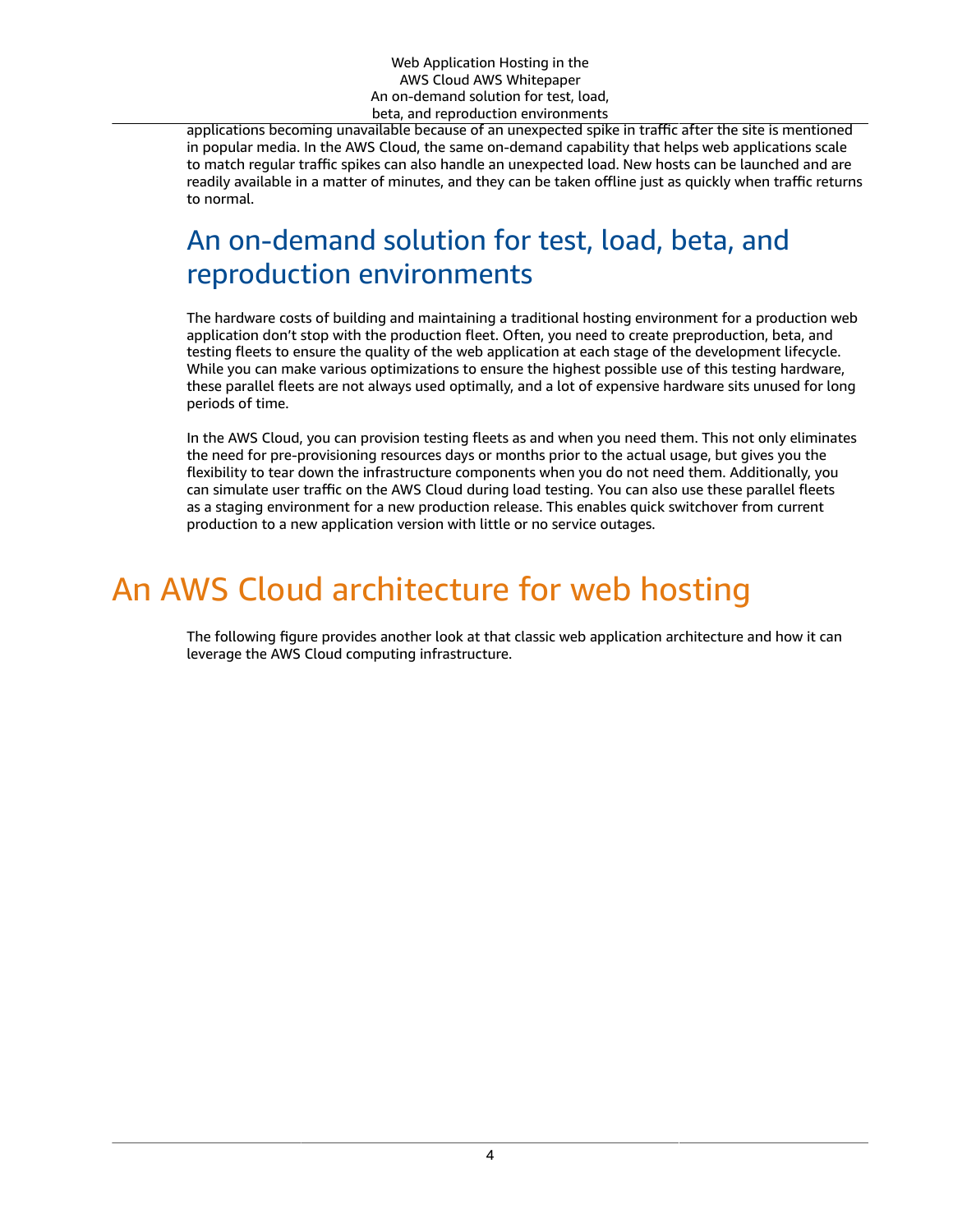#### Web Application Hosting in the AWS Cloud AWS Whitepaper An AWS Cloud architecture for web hosting



*An example of a web hosting architecture on AWS*

1. **DNS services with [Amazon](https://aws.amazon.com/route53/) Route 53** – Provides DNS services to simplify domain management.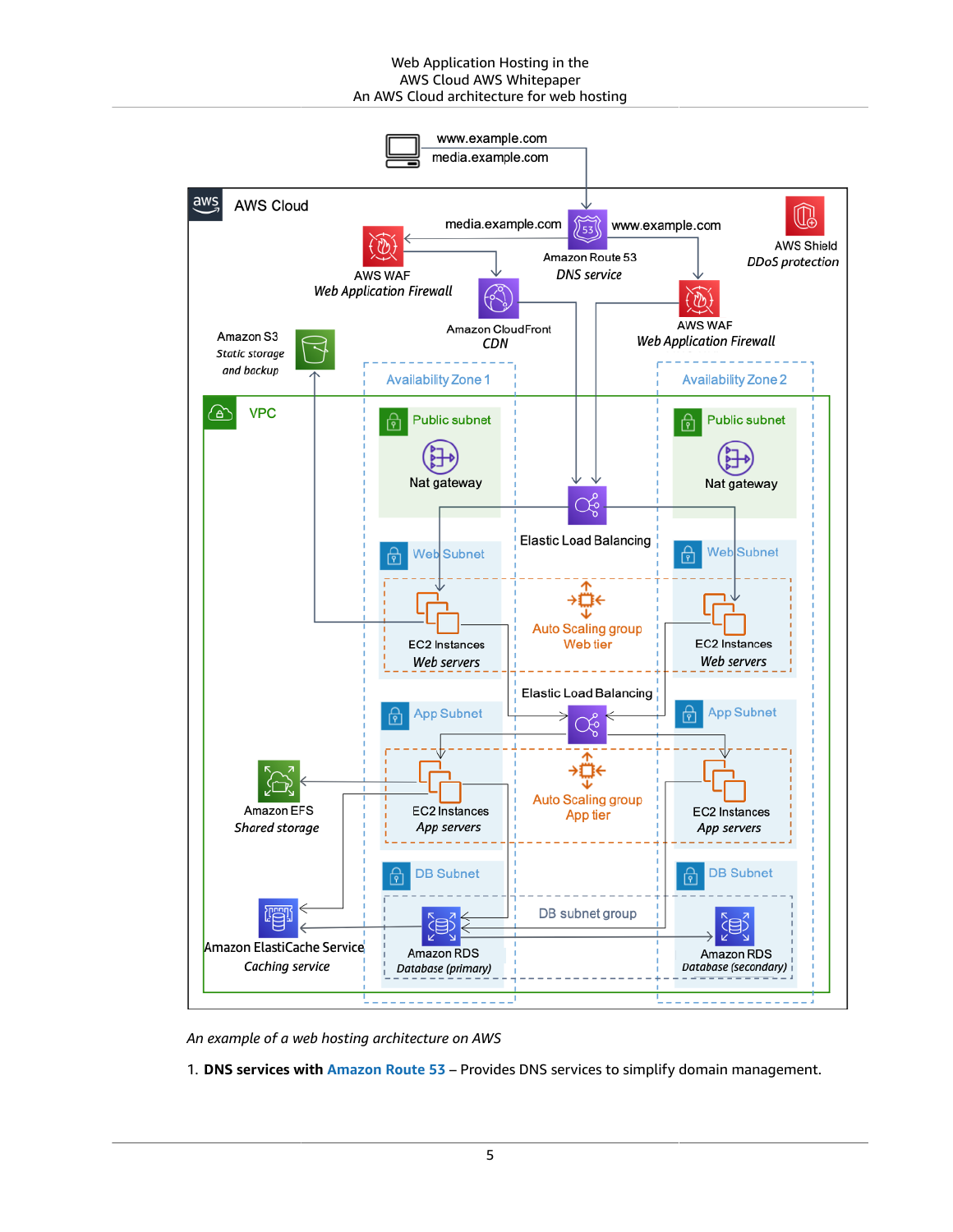- 2. **Edge caching with Amazon [CloudFront](https://aws.amazon.com/cloudfront/)** Edge caches high-volume content to decrease the latency to customers.
- 3. **Edge security for Amazon CloudFront with [AWS](https://aws.amazon.com/waf/) WAF** Filters malicious traffic, including cross site scripting (XSS) and SQL injection via customer-defined rules.
- 4. **Load balancing with [Elastic Load Balancing](https://aws.amazon.com/elasticloadbalancing/) (ELB)** Enables you to spread load across multiple Availability Zones and AWS Auto [Scaling](https://aws.amazon.com/autoscaling/) groups for redundancy and decoupling of services.
- 5. **DDoS protection with AWS [Shield](https://aws.amazon.com/shield/)** Safeguards your infrastructure against the most common network and transport layer DDoS attacks automatically.
- 6. **Firewalls with security groups** Moves security to the instance to provide a stateful, host-level firewall for both web and application servers.
- 7. **Caching with Amazon [ElastiCache](https://aws.amazon.com/elasticache/)** Provides caching services with Redis or Memcached to remove load from the app and database, and lower latency for frequent requests.
- 8. **Managed database with Amazon [Relational](https://aws.amazon.com/rds/) Database Service (Amazon RDS)** Creates a highly available, multi-AZ database architecture with six possible DB engines.
- 9. **Static storage and backups with [Amazon](https://aws.amazon.com/s3/) Simple Storage Service (Amazon S3)** Enables simple HTTP-based object storage for backups and static assets like images and video.

## <span id="page-8-0"></span>Key components of an AWS web hosting architecture

The following sections outline some of the key components of a web hosting architecture deployed in the AWS Cloud, and explain how they differ from a traditional web hosting architecture.

### <span id="page-8-1"></span>Network management

In the AWS Cloud, the ability to segment your network from that of other customers enables a more secure and scalable architecture. While security groups provide host-level security (see the [Host](#page-9-1) [Security \(p. 7\)](#page-9-1) section), [Amazon](http://aws.amazon.com/vpc/) Virtual Private Cloud (Amazon VPC) enables you to launch resources in a logically isolated and virtual network that you define.

Amazon VPC is a service that gives you full control over the details of your networking setup in AWS. Examples of this control include creating public-facing subnets for web servers, and private subnets with no internet access for your databases. Additionally, Amazon VPC enables you to create hybrid architectures by using hardware virtual private networks (VPNs), and use the AWS Cloud as an extension of your own data center.

Amazon VPC also includes [IPv6](https://en.wikipedia.org/wiki/IPv6) support in addition to traditional [IPv4](https://en.wikipedia.org/wiki/IPv4) support for your network.

### <span id="page-8-2"></span>Content delivery

When your web traffic is geo-dispersed, it's not always feasible and certainly not cost effective to replicate your entire infrastructure across the globe. A Content Delivery [Network](https://aws.amazon.com/caching/cdn/) (CDN) provides you the ability to utilize its global network of edge locations to deliver a cached copy of web content such as videos, webpages, images and so on to your customers. To reduce response time, the CDN utilizes the nearest edge location to the customer or originating request location to reduce the response time. Throughput is dramatically increased given that the web assets are delivered from cache. For dynamic data, many CDNs can be configured to retrieve data from the origin servers.

You can use CloudFront to deliver your website, including dynamic, static, and streaming content, using a global network of edge locations. CloudFront automatically routes requests for your content to the nearest edge location, so content is delivered with the best possible performance. CloudFront is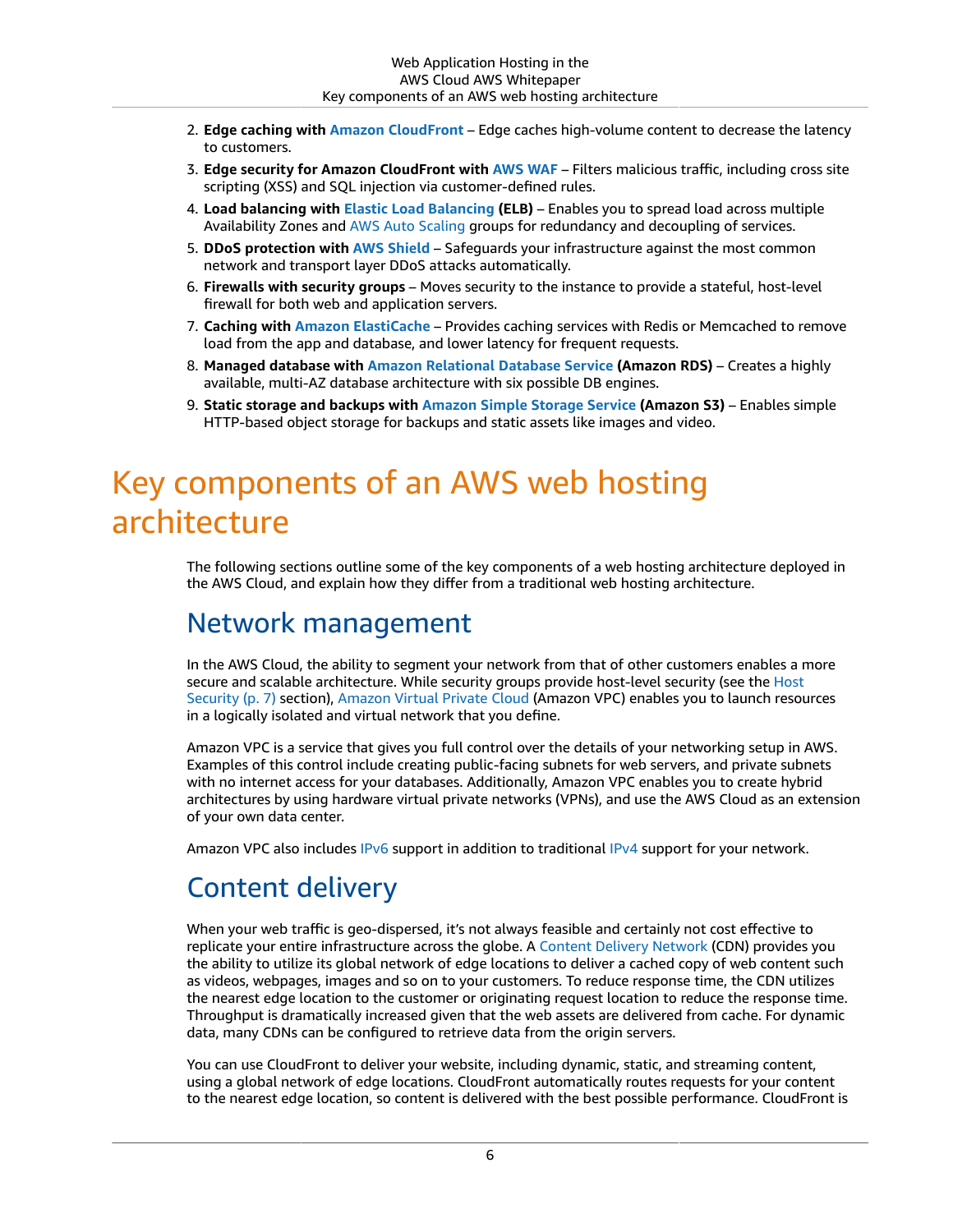optimized to work with other AWS services, like [Amazon](https://aws.amazon.com/s3/) S3 and Amazon Elastic [Compute](https://aws.amazon.com/ec2/) Cloud (Amazon EC2). CloudFront also works seamlessly with any origin server that is not an AWS origin server, which stores the original, definitive versions of your files.

Like other AWS services, there are no contracts or monthly commitments for using CloudFront – you pay only for as much or as little content as you actually deliver through the service.

Additionally, any existing solutions for edge caching in your web application infrastructure should work well in the AWS Cloud.

## <span id="page-9-0"></span>Managing public DNS

Moving a web application to the AWS Cloud requires some [Domain](https://aws.amazon.com/route53/what-is-dns/) Name System (DNS) changes. To help you manage DNS routing, AWS provides [Amazon](https://aws.amazon.com/route53/) Route 53, a highly available and scalable cloud DNS web service. Route 53 is designed to give developers and businesses an extremely reliable and cost-effective way to route end users to internet applications by translating names such as "www.example.com" into numeric IP addresses such as 192.0.2.1, that computers use to connect to each other. Route 53 is fully compliant with [IPv6](https://en.wikipedia.org/wiki/IPv6) as well.

## <span id="page-9-1"></span>Host security

In addition to inbound network traffic filtering at the edge, AWS also recommends web applications apply network traffic filtering at the host level. [Amazon](https://aws.amazon.com/ec2/) EC2 provides a feature named *security groups*. A security group is analogous to an inbound network firewall, for which you can specify the protocols, ports, and source IP ranges that are allowed to reach your EC2 instances.

You can assign one or more security groups to each EC2 instance. Each security group allows appropriate traffic in to each instance. Security groups can be configured so that only specific subnets, IP addresses, and resources have access to an EC2 instance. Alternatively, they can reference other security groups to limit access to EC2 instances that are in specific groups.

In the AWS web hosting architecture in Figure 3, the security group for the web server cluster might allow access only from the web-layer Load Balancer and only over TCP on ports 80 and 443 (HTTP and HTTPS). The application server security group, on the other hand, might allow access only from the application-layer Load Balancer. In this model, your support engineers would also need to access the EC2 instances, what can be achieved with AWS Systems [Manager](https://docs.aws.amazon.com/systems-manager/latest/userguide/session-manager.html) Session Manager. For a deeper discussion on security, see AWS Cloud [Security,](https://aws.amazon.com/security/) which contains security bulletins, certification information, and security whitepapers that explain the security capabilities of AWS.

## <span id="page-9-2"></span>Load balancing across clusters

Hardware load balancers are a common network appliance used in traditional web application architectures. AWS provides this capability through the [Elastic Load Balancing](http://aws.amazon.com/elasticloadbalancing/) (ELB) service. ELB automatically distributes incoming application traffic across multiple targets, such as EC2 instances, containers, IP addresses, AWS [Lambda](https://aws.amazon.com/lambda/) functions, and virtual appliances. It can handle the varying load of your application traffic in a single Availability Zone or across multiple Availability Zones. Elastic Load Balancing offers four types of load balancers that all feature the high availability, automatic scaling, and robust security necessary to make your applications fault tolerant.

## <span id="page-9-3"></span>Finding other hosts and services

In the traditional web hosting architecture, most of your hosts have static IP addresses. In the AWS Cloud, most of your hosts have dynamic IP addresses. Although every EC2 instance can have both public and private DNS entries and will be addressable over the internet, the DNS entries and the IP addresses are assigned dynamically when you launch the instance. They cannot be manually assigned. Static IP addresses (Elastic IP addresses in AWS terminology) can be assigned to running instances after they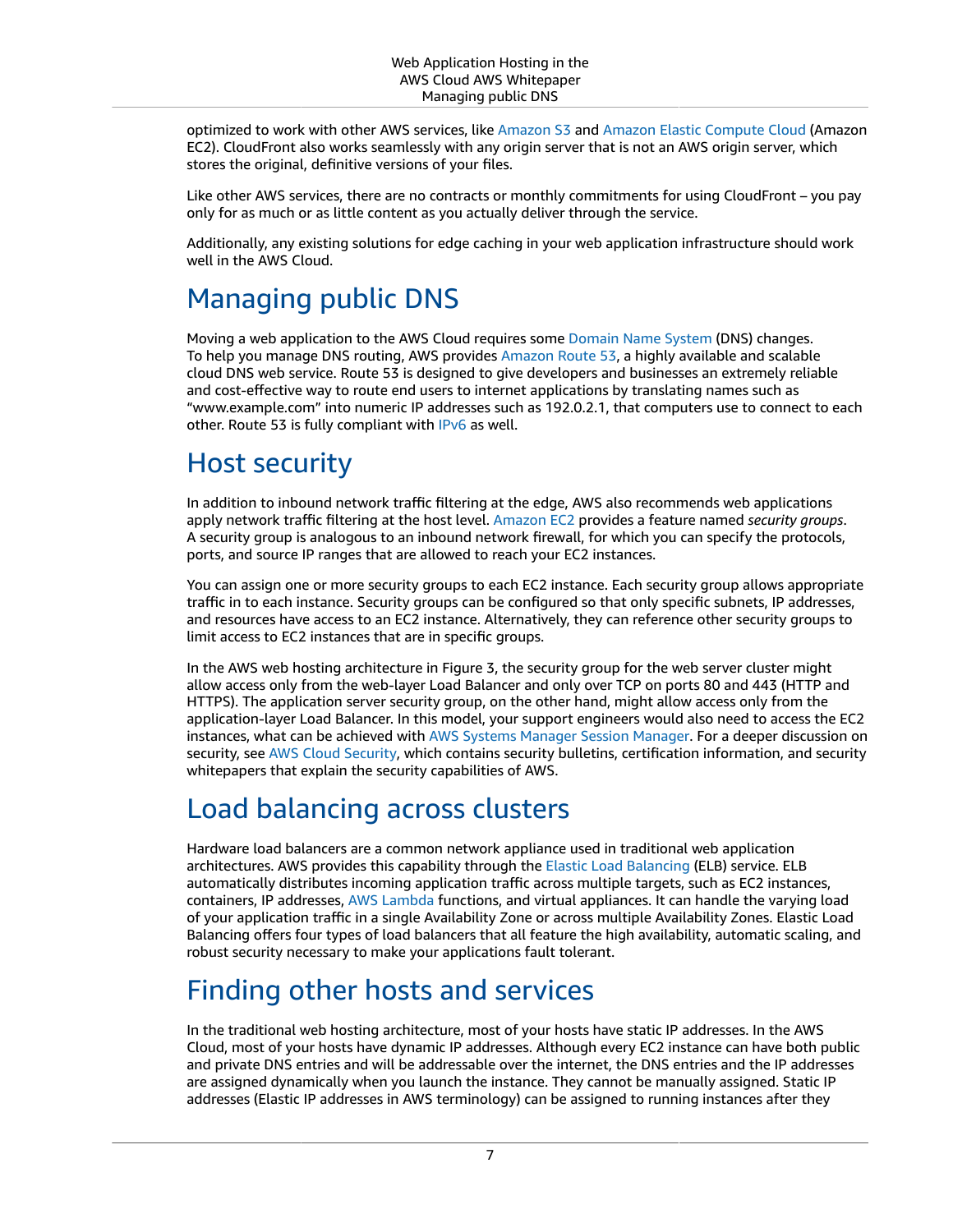are launched. You should use Elastic IP addresses for instances and services that require consistent endpoints, such as primary databases, central file servers, and EC2-hosted load balancers.

### <span id="page-10-0"></span>Caching within the web application

In-memory application caches can reduce load on services and improve performance and scalability on the database tier by caching frequently used information. Amazon [ElastiCache](http://aws.amazon.com/elasticache/) is a web service that makes it easy to deploy, operate, and scale an in-memory cache in the cloud. You can configure the inmemory cache you create to automatically scale with load and to automatically replace failed nodes. ElastiCache is protocol-compliant with Memcached and Redis, which simplifies migration from your current on-premises solution.

## <span id="page-10-1"></span>Database configuration, backup, and failover

Many web applications contain some form of persistence, usually in the form of a relational or nonrelational [database.](https://aws.amazon.com/products/databases/) AWS offers both relational and non-relational database services. Alternatively, you can deploy your own database software on an EC2 instance. The following table summarizes these options, which are discussed in greater detail in this section.

|                          | <b>Relational Database Solutions</b>                                                   | <b>NoSQL Solutions</b>                                                                     |
|--------------------------|----------------------------------------------------------------------------------------|--------------------------------------------------------------------------------------------|
| Managed database service | Amazon RDS for MySQL<br>Oracle, SQL Server, MariaDB,<br>PostgreSQL, Amazon Aurora      | Amazon DynamoDB, Amazon<br>Keyspaces, Amazon Neptune,<br>Amazon QLDB, Amazon<br>Timestream |
| Self-managed             | Hosting a relational database<br>management system (DBMS) on<br>an Amazon EC2 instance | Hosting a non-relational<br>database solution on an EC2<br>instance                        |

*Table 1 — Relational and non-relational database solutions*

#### Amazon RDS

Amazon [Relational](http://aws.amazon.com/rds/) Database Service (Amazon RDS) gives you access to the capabilities of a familiar MySQL, PostgreSQL, Oracle, and Microsoft SQL Server database engine. The code, applications, and tools that you already use can be used with Amazon RDS. Amazon RDS automatically patches the database software and backs up your database, and it stores backups for a user-defined retention period. It also supports point-in-time recovery. You benefit from the flexibility of being able to scale the compute resources or storage capacity associated with your relational database instance by making a single API call.

Amazon RDS Multi-AZ deployments increase your database availability and protect your database against unplanned outages. Amazon RDS Read Replicas provide read-only replicas of your database, so you can scale out beyond the capacity of a single database deployment for read-heavy database workloads. As with all AWS services, no upfront investments are required, and you pay only for the resources you use.

#### Hosting a relational database management system (RDBMS) on an Amazon EC2 instance

In addition to the managed Amazon RDS offering, you can install your choice of RDBMS (such as MySQL, Oracle, SQL Server, or DB2) on an EC2 instance and manage it yourself. AWS customers hosting a database on Amazon EC2 successfully use a variety of primary/standby and replication models, including mirroring for read-only copies and log shipping for always-ready passive slaves.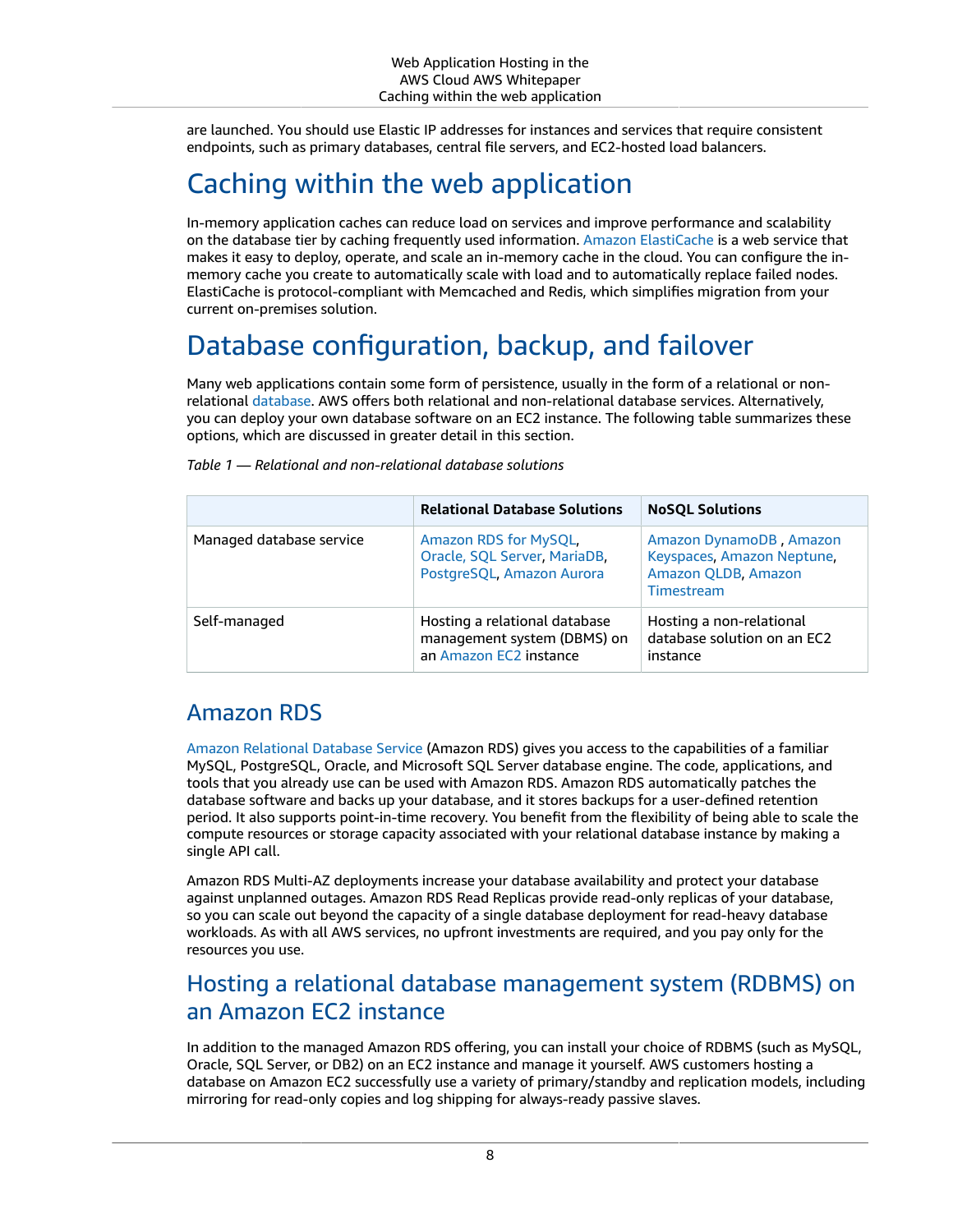When managing your own database software directly on Amazon EC2, you should also consider the availability of fault-tolerant and persistent storage. For this purpose, we recommend that databases running on Amazon EC2 use [Amazon](http://aws.amazon.com/ebs/) Elastic Block Store (Amazon EBS) volumes, which are similar to network-attached storage.

For EC2 instances running a database, you should place all database data and logs on EBS volumes. These will remain available even if the database host fails. This configuration allows for a simple failover scenario, in which a new EC2 instance can be launched if a host fails, and the existing EBS volumes can be attached to the new instance. The database can then pick up where it left off.

EBS volumes automatically provide redundancy within the Availability Zone. If the performance of a single EBS volume is not sufficient for your databases needs, volumes can be striped to increase input/ output operations per second (IOPS) performance for your database.

For demanding workloads, you can also use EBS Provisioned IOPS, where you specify the IOPS required. If you use Amazon RDS, the service manages its own storage so you can focus on managing your data.

#### Non-relational databases

In addition to support for relational databases, AWS also offers a number of managed non-relational databases:

- **Amazon [DynamoDB](https://aws.amazon.com/dynamodb/)** is a fully managed NoSQL database service that provides fast and predictable performance with seamless scalability. Using the AWS [Management](https://aws.amazon.com/console/) Console or the [DynamoDB](https://docs.aws.amazon.com/amazondynamodb/latest/developerguide/HowItWorks.API.html) [API](https://docs.aws.amazon.com/amazondynamodb/latest/developerguide/HowItWorks.API.html), you can scale capacity up or down without downtime or performance degradation. Because DynamoDB handles the administrative burdens of operating and scaling distributed databases to AWS, you don't have to worry about hardware provisioning, setup and configuration, replication, software patching, or cluster scaling.
- **Amazon [DocumentDB](https://aws.amazon.com/documentdb/)** (with [MongoDB](https://aws.amazon.com/documentdb/what-is-mongodb/) compatibility) is a database service that is purpose-built for JSON data management at scale, fully managed and runs on AWS, and enterprise-ready with high durability.
- **Amazon [Keyspaces](https://aws.amazon.com/keyspaces/)** (for [Apache Cassandra](https://cassandra.apache.org/_/index.html)) is a scalable, highly available, and managed Apache Cassandra-compatible database service. With Amazon Keyspaces, you can run your Cassandra workloads on AWS using the same Cassandra application code and developer tools that you use today.
- **Amazon [Neptune](https://aws.amazon.com/neptune)** is a fast, reliable, fully managed graph database service that makes it easy to build and run applications that work with highly connected datasets. The core of Amazon Neptune is a purpose-built, high-performance graph database engine optimized for storing billions of relationships and querying the graph with milliseconds latency.
- **Amazon [Quantum](https://aws.amazon.com/qldb/) Ledger Database (Amazon QLDB)** (QLDB) is a fully managed ledger database that provides a transparent, immutable, and cryptographically verifiable transaction log owned by a central trusted authority. QLDB can be used to track each and every application data change and maintains a complete and verifiable history of changes over time.
- **Amazon [Timestream](https://aws.amazon.com/timestream)** is a fast, scalable, and serverless time series database service for IoT and operational applications that makes it easy to store and analyze trillions of events per day up to 1,000 times faster and at as little as 1/10th the cost of relational databases.

Additionally, you can use Amazon EC2 to host other non-relational database technologies you may be working with.

### <span id="page-11-0"></span>Storage and backup of data and assets

There are numerous options within the AWS Cloud for storing, accessing, and backing up your web application data and assets. Amazon S3 provides a highly available and redundant object store. Amazon S3 is a great storage solution for somewhat static or slow-changing objects, such as images, videos, and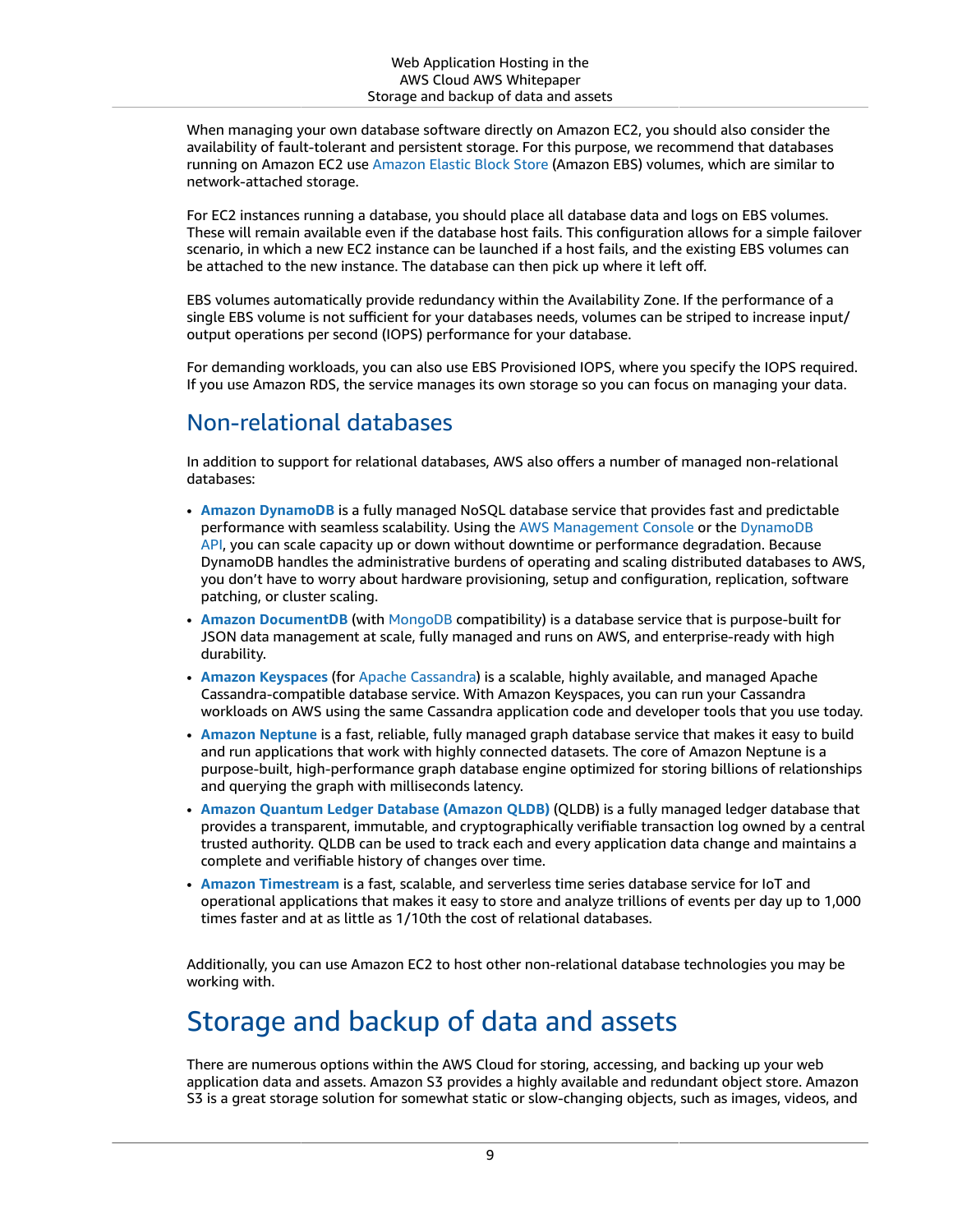other static media. Amazon S3 also supports edge caching and streaming of these assets by interacting with CloudFront.

For attached file system-like storage, EC2 instances can have EBS volumes attached. These act like mountable disks for running EC2 instances. Amazon EBS is great for data that needs to be accessed as block storage and that requires persistence beyond the life of the running instance, such as database partitions and application logs.

In addition to having a lifetime that is independent of the EC2 instance, you can take snapshots of EBS volumes and store them in Amazon S3. Because EBS snapshots only back up changes since the previous snapshot, more frequent snapshots can reduce snapshot times. You can also use an EBS snapshot as a baseline for replicating data across multiple EBS volumes and attaching those volumes to other running instances.

EBS volumes can be as large as 16TB, and multiple EBS volumes can be striped for even larger volumes or for increased input/output (I/O) performance. To maximize the performance of your I/O-intensive applications, you can use Provisioned IOPS volumes. Provisioned IOPS volumes are designed to meet the needs of I/O-intensive workloads, particularly database workloads that are sensitive to storage performance and consistency in random access I/O throughput.

You specify an IOPS rate when you create the volume and Amazon EBS provisions that rate for the lifetime of the volume. Amazon EBS currently supports IOPS per volume ranging from maximum of 16000 (for all instance types) up to 64,000 (for [instances](https://docs.aws.amazon.com/AWSEC2/latest/UserGuide/instance-types.html#ec2-nitro-instances) built on Nitro System). You can stripe multiple volumes together to deliver thousands of IOPS per instance to your application. Apart from this, for higher throughput and mission critical workloads requiring sub-millisecond latency, you can use io2 block express volume type which can support up-to 256,000 IOPS with a maximum storage capacity of 64TB.

### <span id="page-12-0"></span>Automatically scaling the fleet

One of the key differences between the AWS Cloud architecture and the traditional hosting model is that AWS can automatically scale the web application fleet on demand to handle changes in traffic. In the traditional hosting model, traffic forecasting models are generally used to provision hosts ahead of projected traffic. In AWS, instances can be provisioned on the fly according to a set of triggers for scaling the fleet out and back in.

The [Auto Scaling](https://aws.amazon.com/autoscaling/) service can create capacity groups of servers that can grow or shrink on demand. Auto Scaling also works directly with CloudWatch for metrics data and with Elastic Load Balancing to add and remove hosts for load distribution. For example, if the web servers are reporting greater than 80 percent CPU utilization over a period of time, an additional web server could be quickly deployed and then automatically added to the load balancer for immediate inclusion in the load balancing rotation.

As shown in the AWS web hosting architecture model, you can create multiple Auto Scaling groups for different layers of the architecture, so that each layer can scale independently. For example, the web server Auto Scaling group might trigger scaling in and out in response to changes in network I/O, whereas the application server Auto Scaling group might scale out and in according to CPU utilization. You can set minimums and maximums to help ensure 24/7 availability and to cap the usage within a group.

Auto Scaling triggers can be set both to grow and to shrink the total fleet at a given layer to match resource utilization to actual demand. In addition to the Auto Scaling service, you can scale Amazon EC2 fleets directly through the Amazon EC2 API, which allows for launching, terminating, and inspecting instances.

## <span id="page-12-1"></span>Additional security features

The number and sophistication of Distributed Denial of Service (DDoS) attacks are rising. Traditionally, these attacks are difficult to fend off. They often end up being costly in both mitigation time and power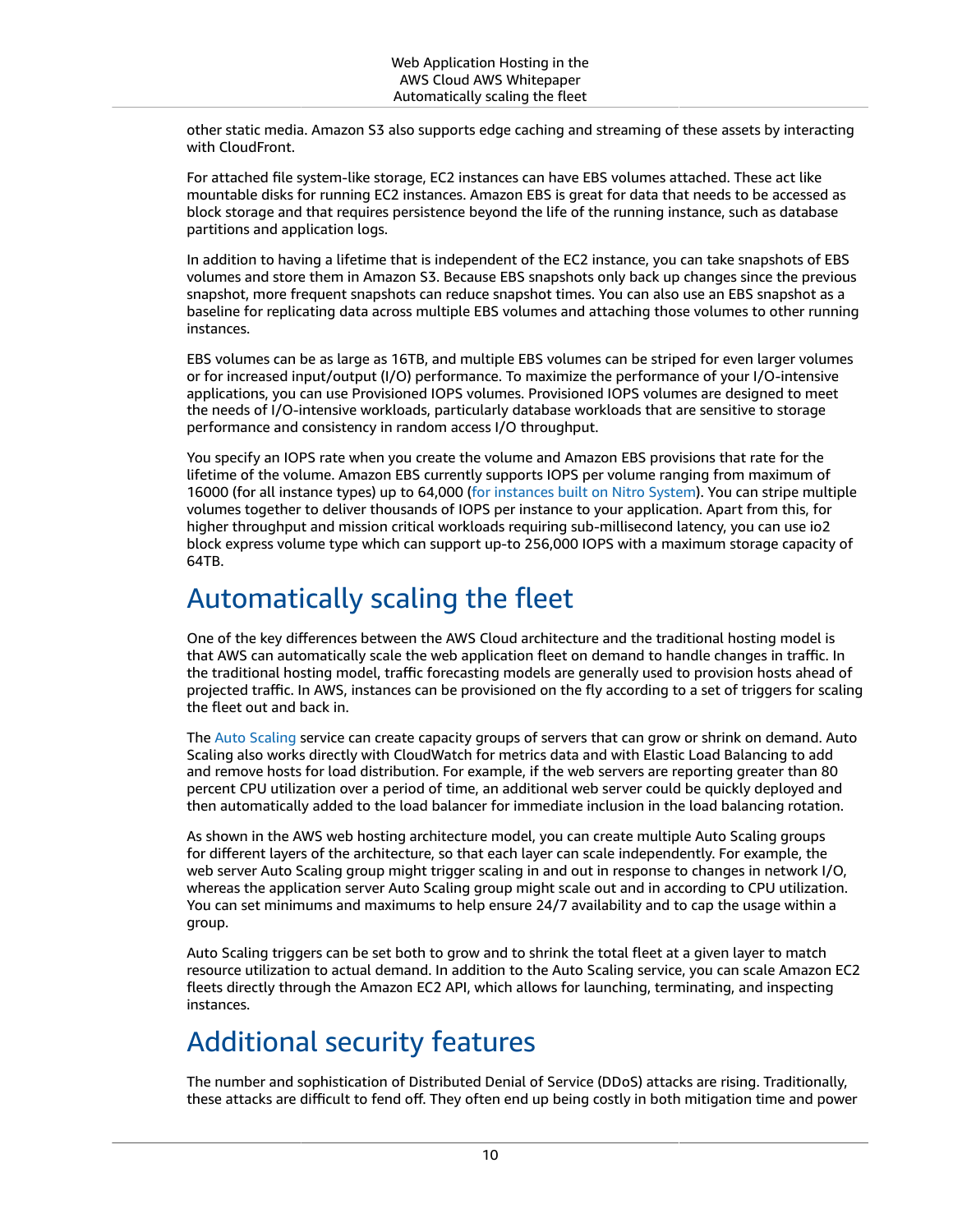spent, as well as the opportunity cost from lost visits to your website during the attack. There are a number of AWS factors and services that can help you defend against such attacks. One of them is the scale of the AWS network. The AWS infrastructure is quite large, and enables you to leverage our scale to optimize your defense. Several services, including [Elastic Load Balancing](https://aws.amazon.com/elasticloadbalancing/), Amazon [CloudFront,](https://aws.amazon.com/cloudfront/) and [Amazon](https://aws.amazon.com/route53/) Route 53, are effective at scaling your web application in response to a large increase in traffic.

The infrastructure protection services in particular help with your defense strategy:

- **AWS [Shield](https://aws.amazon.com/shield/)** is a managed DDoS protection service that helps safeguard against various forms of DDoS attack vectors. The standard offering of AWS Shield is free and automatically active throughout your account. This standard offering helps to defend against the most common network and transportation layer attacks. In addition to this level, the advanced offering grants higher levels of protection against your web application by providing you with near real-time visibility into an ongoing attack, as well as integrating at higher levels with the services mentioned earlier. Additionally, you get access to the AWS DDoS Response Team (DRT) to help mitigate large-scale and sophisticated attacks against your resources.
- **[AWS](https://aws.amazon.com/waf/) WAF** (Web Application Firewall) is designed to protect your web applications from attacks that can compromise availability or security, or otherwise consume excessive resources. AWS WAF works in line with CloudFront or Application Load Balancer, along with your custom rules, to defend against attacks such as cross-site scripting, SQL injection, and DDoS. As with most AWS services, AWS WAF comes with a fully featured API that can help automate the creation and editing of rules for your AWS WAF instance as your security needs change.
- **AWS Firewall [Manager](https://aws.amazon.com/firewall-manager/)** is a security management service which enables you to centrally configure and manage firewall rules across your accounts and applications in AWS [Organizations](https://aws.amazon.com/organizations/). As new applications are created, AWS Firewall Manager makes it easy to bring new applications and resources into compliance by enforcing a common set of security rules.

### <span id="page-13-0"></span>Failover with AWS

Another key advantage of AWS over traditional web hosting is the [Availability](https://docs.aws.amazon.com/AWSEC2/latest/UserGuide/using-regions-availability-zones.html#concepts-availability-zones) Zones that give you easy access to redundant deployment locations. Availability Zones are physically distinct locations that are engineered to be insulated from failures in other Availability Zones. They provide inexpensive, lowlatency network connectivity to other Availability Zones in the same AWS [Region.](https://docs.aws.amazon.com/AWSEC2/latest/UserGuide/using-regions-availability-zones.html#concepts-regions) As the AWS web hosting architecture diagram shows, AWS recommends that you deploy EC2 hosts across multiple Availability Zones to make your web application more fault tolerant.

It's important to ensure that there are provisions for migrating single points of access across Availability Zones in the case of failure. For example, you should set up a database standby in a second Availability Zone so that the persistence of data remains consistent and highly available, even during an unlikely failure scenario. You can do this on Amazon EC2 or Amazon RDS with the click of a button.

While some architectural changes are often required when moving an existing web application to the AWS Cloud, there are significant improvements to scalability, reliability, and cost-effectiveness that make using the AWS Cloud well worth the effort. The next section discusses those improvements.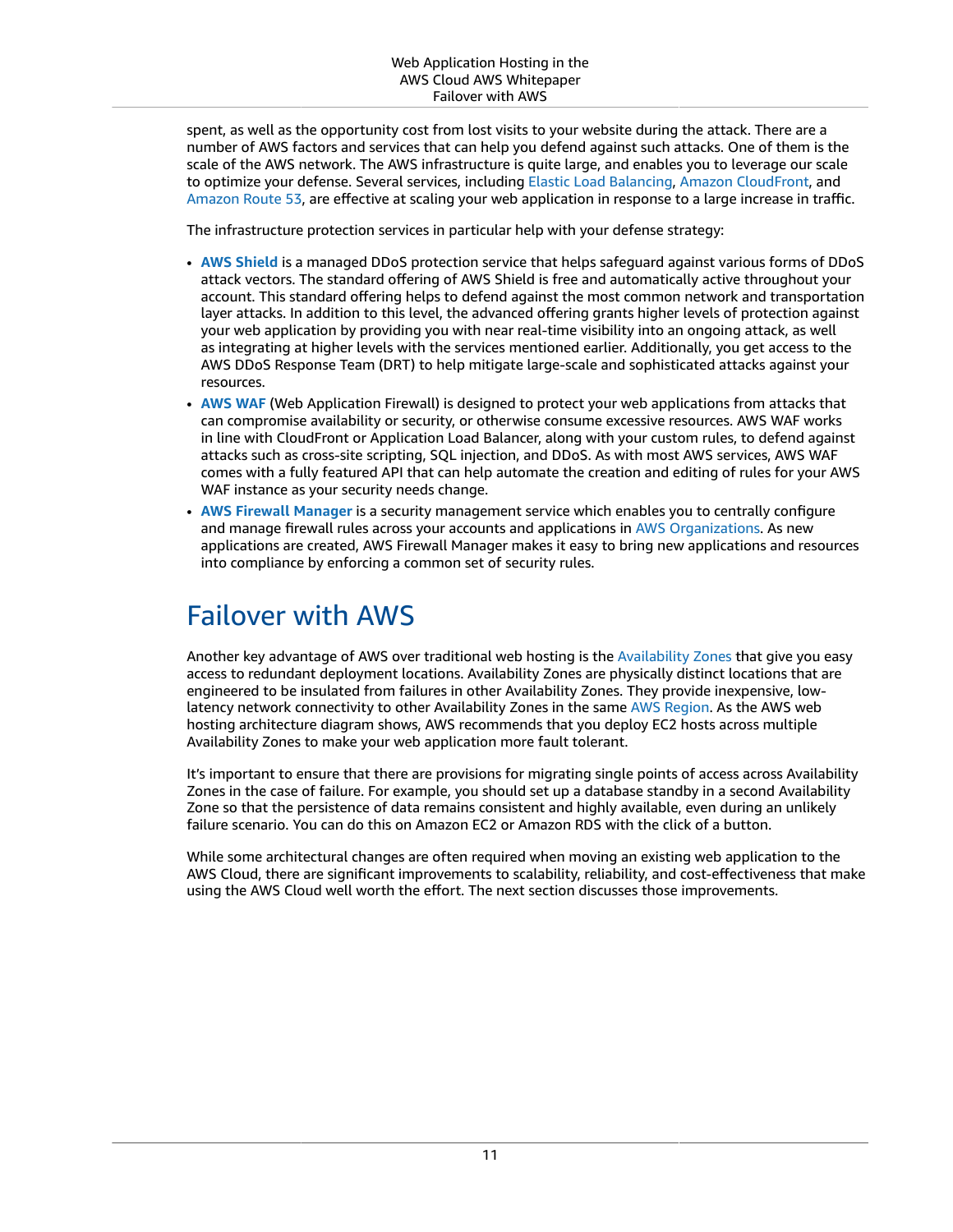# <span id="page-14-0"></span>Key considerations when using AWS for web hosting

There are some key differences between the AWS Cloud and a traditional web application hosting model. The previous section highlighted many of the key areas that you should consider when deploying a web application to the cloud. This section points out some of the key architectural shifts that you need to consider when you bring any application into the cloud.

## <span id="page-14-1"></span>No more physical network appliances

You cannot deploy physical network appliances in AWS. For example, firewalls, routers, and load balancers for your AWS applications can no longer reside on physical devices, but must be replaced with software solutions. There is a wide variety of enterprise-quality software solutions, whether for load balancing or establishing a VPN connection. This is not a limitation of what can be run on the AWS Cloud, but it is an architectural change to your application if you use these devices today.

## <span id="page-14-2"></span>Firewalls everywhere

Where you once had a simple [demilitarized](https://en.wikipedia.org/wiki/DMZ_(computing)) zone (DMZ) and then open communications among your hosts in a traditional hosting model, AWS enforces a more secure model, in which every host is locked down. One of the steps in planning an AWS deployment is the analysis of traffic between hosts. This analysis will guide decisions on exactly what ports need to be opened. You can create security groups for each type of host in your architecture. You can also create a large variety of simple and tiered security models to enable the minimum access among hosts within your architecture. The use of network access control lists within Amazon VPC can help lock down your network at the subnet level.

# <span id="page-14-3"></span>Consider the availability of multiple data centers

Think of [Availability](https://docs.aws.amazon.com/AWSEC2/latest/UserGuide/using-regions-availability-zones.html) Zones within an AWS Region as multiple data centers. EC2 instances in different Availability Zones are both logically and physically separated, and they provide an easy-to-use model for deploying your application across data centers for both high availability and reliability. Amazon VPC as a Regional service enables you to leverage Availability Zones while keeping all of your resources in the same logical network.

## <span id="page-14-4"></span>Treat hosts as ephemeral and dynamic

Probably the most important shift in how you might architect your AWS application is that Amazon EC2 hosts should be considered ephemeral and dynamic. Any application built for the AWS Cloud should not assume that a host will always be available and should be designed with the knowledge that any data in the EC2 instant stores will be lost if an EC2 instance fails.

When a new host is brought up, you shouldn't make assumptions about the IP address or location within an Availability Zone of the host. Your configuration model must be flexible, and your approach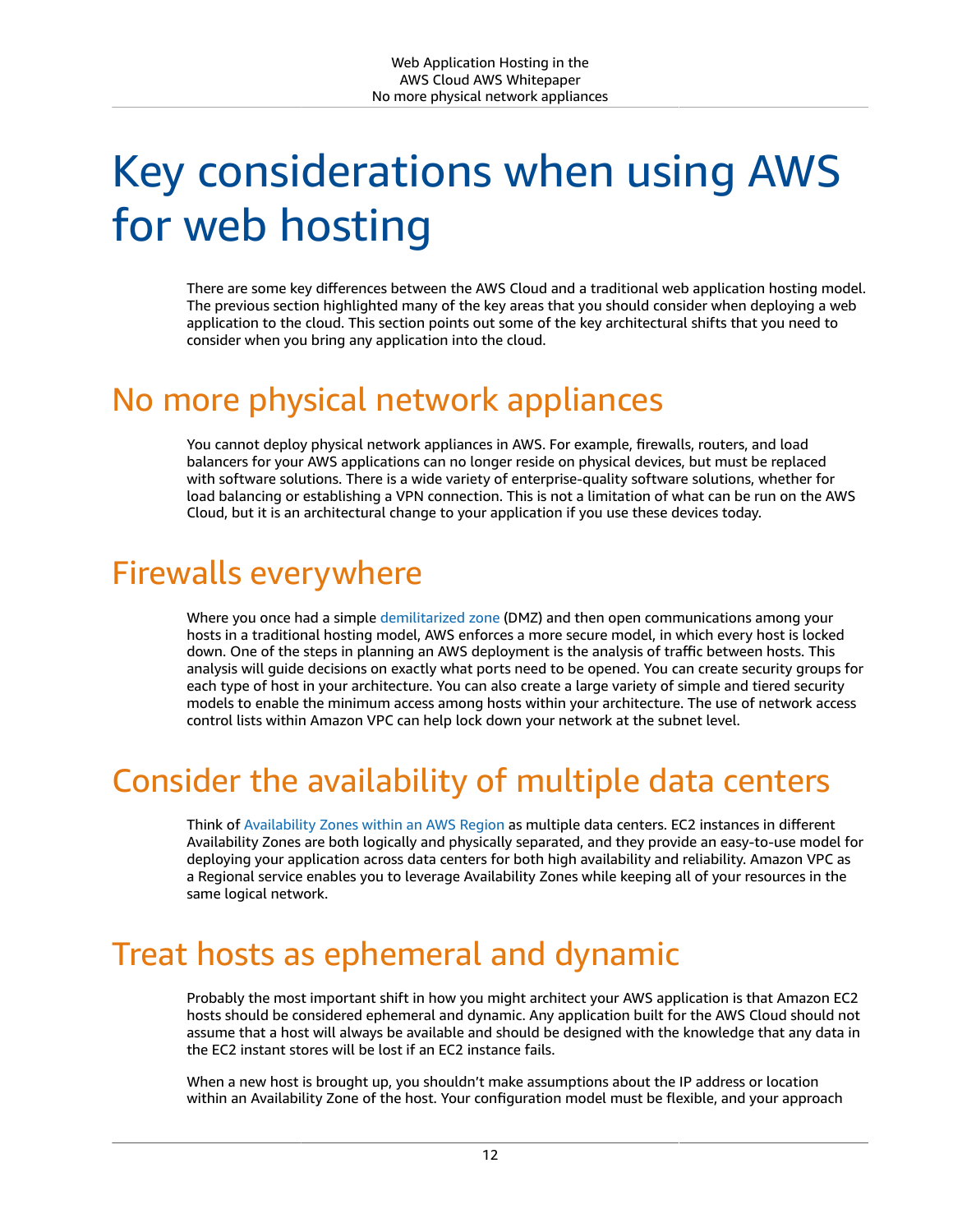to bootstrapping a host must take the dynamic nature of the cloud into account. These techniques are critical for building and running a highly scalable and fault-tolerant application.

# <span id="page-15-0"></span>Consider containers and serverless

This whitepaper primarily focuses on a more traditional web architecture. However, consider modernizing your web applications by moving to [Containers](https://aws.amazon.com/containers/) and [Serverless](https://aws.amazon.com/serverless/) technologies, leveraging services like AWS [Fargate](https://aws.amazon.com/fargate/) and AWS [Lambda](https://aws.amazon.com/lambda/) to enable you to abstracts away the use of virtual machines to perform compute tasks. With serverless computing, infrastructure management tasks like capacity provisioning and patching are handled by AWS, so you can build more agile applications that allow you to innovate and respond to change faster.

## <span id="page-15-1"></span>Consider automated deployment

- **Amazon [Lightsail](https://aws.amazon.com/lightsail/)** is an easy-to-use virtual private server (VPS) that offers you everything needed to build an application or website, plus a cost-effective, monthly plan. Lightsail is ideal for simpler workloads, quick deployments, and getting started on AWS. It's designed to help you start small, and then scale as you grow.
- **AWS Elastic [Beanstalk](https://aws.amazon.com/elasticbeanstalk/)** is an easy-to-use service for deploying and scaling web applications and services developed with Java, .NET, PHP, Node.js, Python, Ruby, Go, and Docker on familiar servers such as Apache, NGINX, Passenger, and IIS. You can simply upload your code, and Elastic Beanstalk automatically handles the deployment, capacity provisioning, load balancing, automatic scaling, and application health monitoring. At the same time, you retain full control over the AWS resources powering your application and can access the underlying resources at any time.
- **AWS App [Runner](https://aws.amazon.com/apprunner/)** is a fully managed service that makes it easy for developers to quickly deploy containerized web applications and APIs, at scale and with no prior infrastructure experience required. Start with your source code or a container image. App Runner automatically builds and deploys the web application and load balances traffic with encryption. App Runner also scales up or down automatically to meet your traffic needs.
- **AWS [Amplify](https://aws.amazon.com/amplify/)** is a set of tools and services that can be used together or on their own, to help front-end web and mobile developers build scalable full stack applications, powered by AWS. With Amplify, you can configure app backends and connect your app in minutes, deploy static web apps in a few clicks, and easily manage app content outside the AWS Management Console.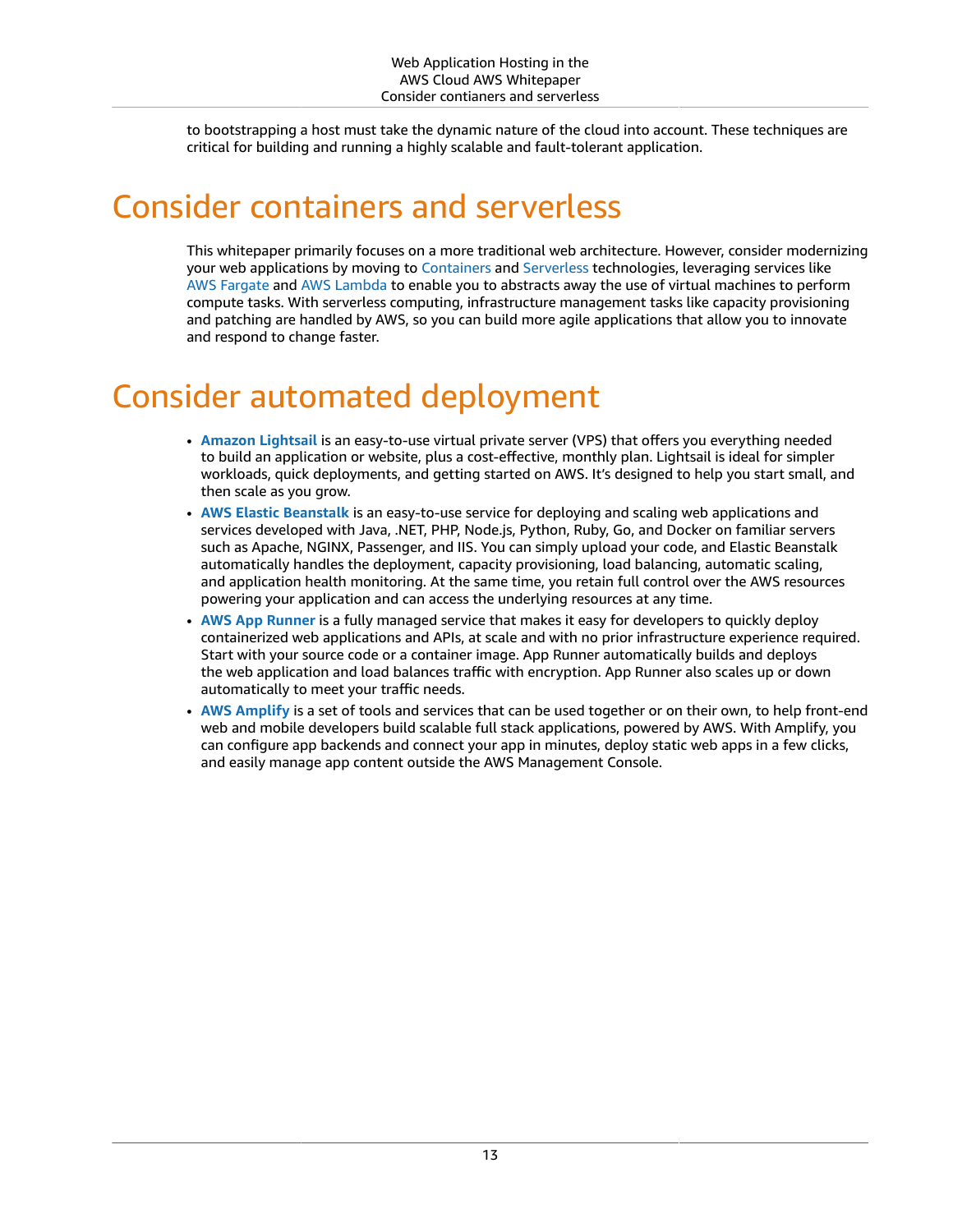# <span id="page-16-0"></span>Conclusion and contributors

# <span id="page-16-1"></span>Conclusion

There are numerous architectural and conceptual considerations when you are contemplating migrating your web application to the AWS Cloud. The benefits of having a cost-effective, highly scalable, and fault-tolerant infrastructure that grows with your business far outstrips the efforts of migrating to the AWS Cloud.

# <span id="page-16-2"></span>**Contributors**

The following individuals and organizations contributed to this document:

- Amir Khairalomoum, Senior Solutions Architect, AWS
- Dinesh Subramani, Senior Solutions Architect, AWS
- Jack Hemion, Senior Solutions Architect, AWS
- Jatin Joshi, Cloud Support Engineer, AWS
- Jorge Fonseca, Senior Solutions Architect, AWS
- Shinduri K S, Solutions Architect, AWS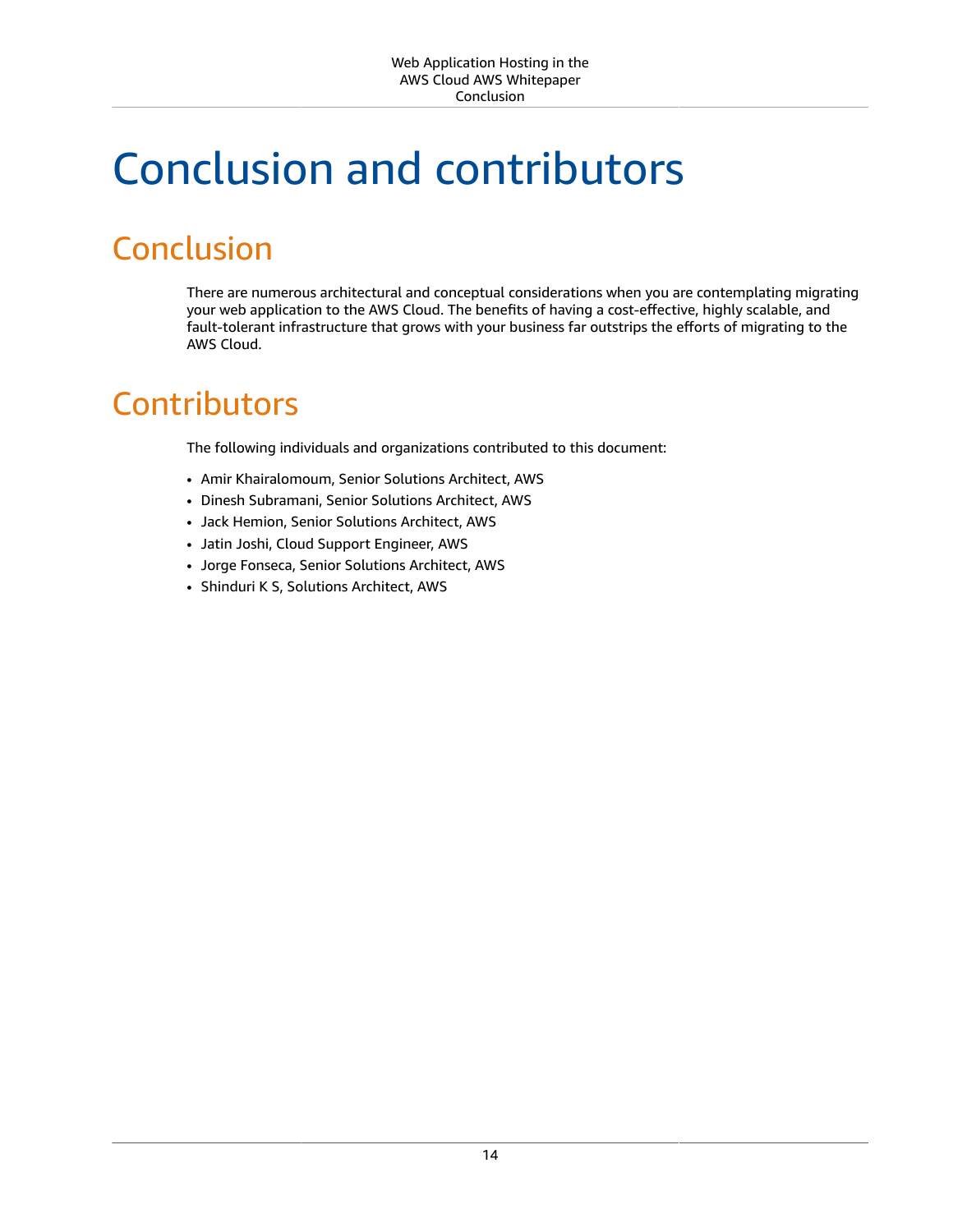# <span id="page-17-0"></span>Further reading

- Deploy [Django-based](https://aws.amazon.com/getting-started/hands-on/deploy-python-application/) application onto Amazon LightSail
- Deploying a high [availability](https://docs.aws.amazon.com/elasticbeanstalk/latest/dg/php-hadrupal-tutorial.html) Drupal website to Elastic Beanstalk
- Deploying a high availability PHP [application](https://docs.aws.amazon.com/elasticbeanstalk/latest/dg/php-ha-tutorial.html) to Elastic Beanstalk
- Deploying a Node.js application with [DynamoDB](https://docs.aws.amazon.com/elasticbeanstalk/latest/dg/nodejs-dynamodb-tutorial.html) to Elastic Beanstalk
- Getting Started with Linux Web [Applications](https://aws.amazon.com/web-applications/gsg-webapps-linux/) in the AWS Cloud
- Host a Static [Website](https://aws.amazon.com/getting-started/hands-on/host-static-website/)
- Hosting a static website using [Amazon](https://docs.aws.amazon.com/AmazonS3/latest/userguide/WebsiteHosting.html) S3
- Tutorial: Deploying an ASP.NET core [application](https://docs.aws.amazon.com/elasticbeanstalk/latest/dg/dotnet-core-tutorial.html) with Elastic Beanstalk
- Tutorial: How to deploy a .NET sample [application](https://docs.aws.amazon.com/elasticbeanstalk/latest/dg/create_deploy_NET.quickstart.html) using Elastic Beanstalk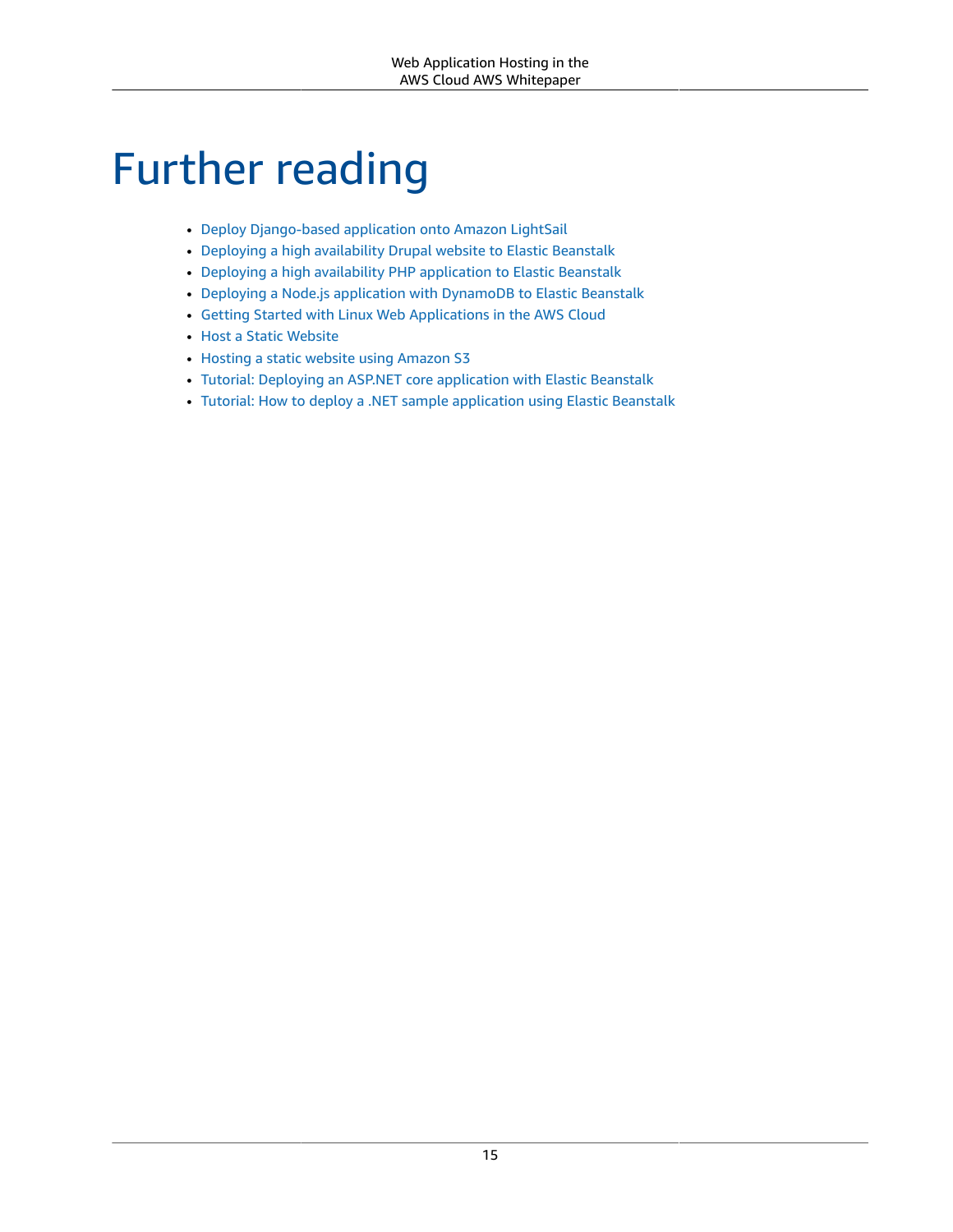# <span id="page-18-0"></span>Document revisions

To be notified about updates to this whitepaper, subscribe to the RSS feed.

| update-history-change       | update-history-description                                                                                                                                                                                                                                                                                                                                                                                                                                          | update-history-date |
|-----------------------------|---------------------------------------------------------------------------------------------------------------------------------------------------------------------------------------------------------------------------------------------------------------------------------------------------------------------------------------------------------------------------------------------------------------------------------------------------------------------|---------------------|
| Whitepaper updated (p. 16)  | Multiple sections and diagrams<br>updated with new services,<br>features, and updated service<br>limits.                                                                                                                                                                                                                                                                                                                                                            | August 20, 2021     |
| Whitepaper updated (p. 16)  | Updated icon label for "Caching<br>with ElastiCache" in Figure 3.                                                                                                                                                                                                                                                                                                                                                                                                   | September 29, 2019  |
| Whitepaper updated (p. 16)  | Multiple sections added and<br>updated for new services.<br>Updated diagrams for additional<br>clarity and services. Addition of<br>VPC as the standard networking<br>method in AWS in "Network<br>Management." Added section on<br>DDoS protection and mitigation<br>in "Additional Security Features."<br>Added a small section on<br>serverless architectures for web<br>hosting.                                                                                | July 1, 2017        |
| Whitepaper updated (p. 16)  | Multiple sections updated<br>to improve clarity. Updated<br>diagrams to use AWS icons.<br><b>Addition of "Managing Public</b><br>DNS" section for detail on<br>Amazon Route 53. "Finding<br>Other Hosts and Services"<br>section updated for clarity.<br>"Database Configuration,<br>Backup, and Failover" section<br>updated for clarity and<br>DynamoDB. "Storage and<br>Backup of Data and Assets"<br>section expanded to cover EBS<br>Provisioned IOPS volumes. | September 1, 2012   |
| Initial publication (p. 16) | Whitepaper published.                                                                                                                                                                                                                                                                                                                                                                                                                                               | May 1, 2010         |